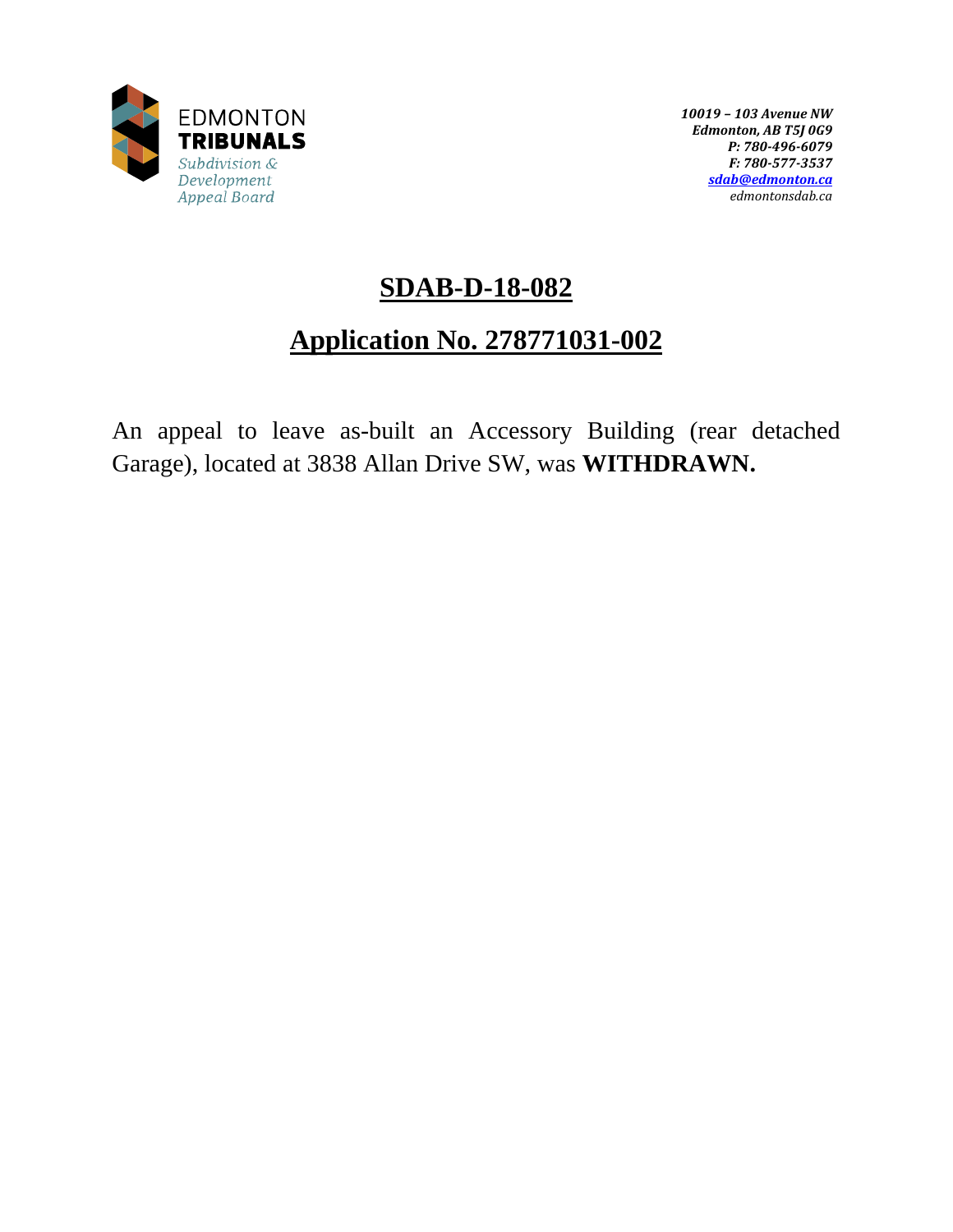

Date: June 28, 2018 Project Number: 278644202-001 File Number: SDAB-D-18-083

# **Notice of Decision**

[1] On June 13, 2018, the Subdivision and Development Appeal Board (the "Board") heard an appeal that was filed on May 7, 2018. The appeal concerned the decision of the Development Authority, issued on May 2, 2018, to refuse the following development:

> Construct a Semi-Detached House with front attached Garage, Basement development (NOT to be used as an additional Dwelling), fireplace, uncovered deck and veranda and to demolish Single Detached House

- [2] The subject property is on Plan 7723074 Blk 16 Lot 24, located at 3052 79 Street NW, within the RF1 Single Detached Residential Zone.
- [3] The following documents were received prior to the hearing and form part of the record:
	- Copy of the Development Permit application with attachments, proposed plans, and the refused Development Permit;
	- The Development Officer's written submission;
	- The Appellant's reason for appeal; and
	- Three Online responses and five e-mails in opposition to the proposed development.
- [4] The following exhibits were presented during the hearing and form part of the record:
	- Exhibit A Two Google overhead photos from the Appellant.

## **Preliminary Matters**

- [5] At the outset of the appeal hearing, the Presiding Officer confirmed with the parties in attendance that there was no opposition to the composition of the panel.
- [6] The Presiding Officer outlined how the hearing would be conducted, including the order of appearance of parties, and no opposition was noted.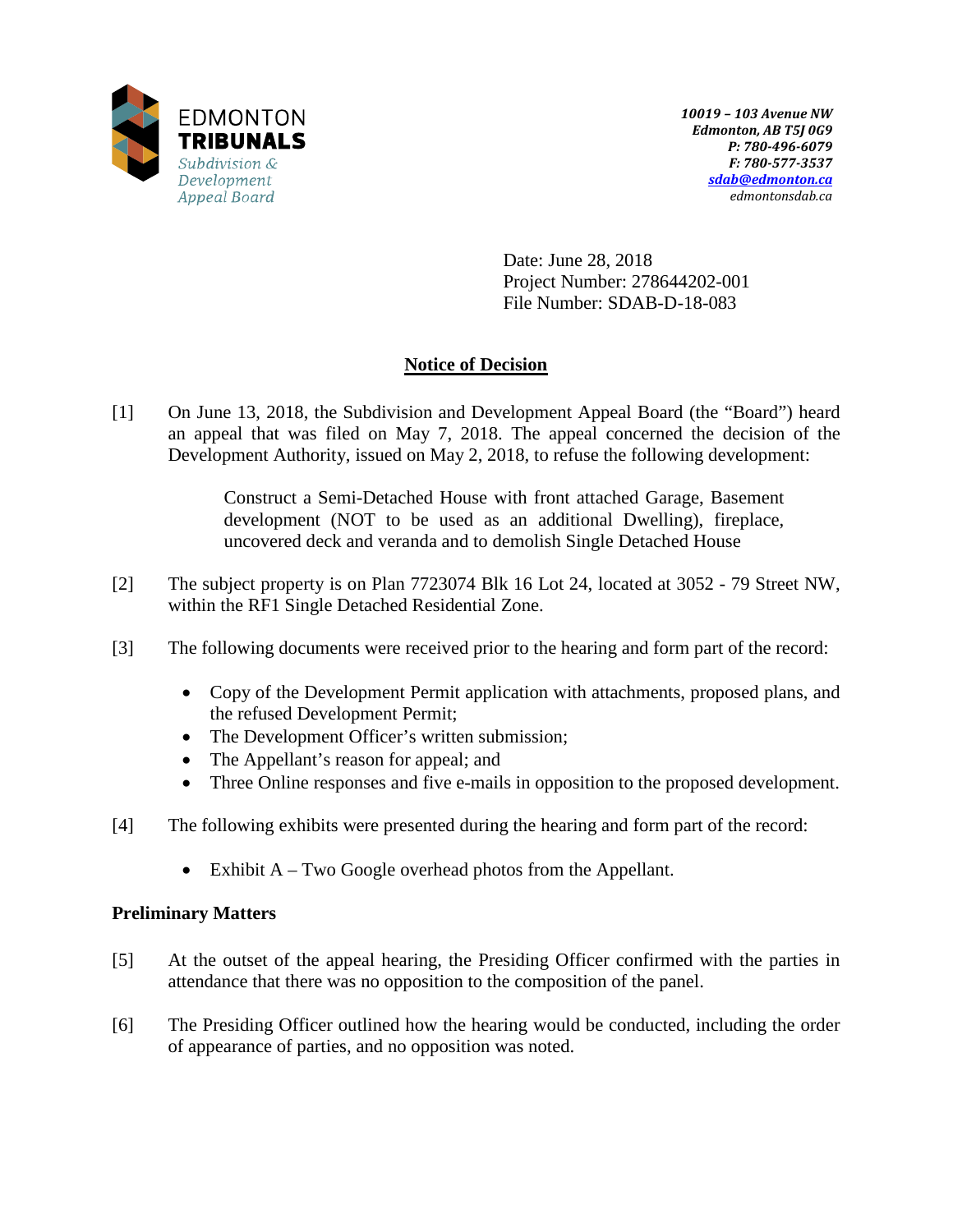[7] The appeal was filed on time, in accordance with Section 686 of the *Municipal Government Act*, RSA 2000, c M-26 (the "*Municipal Government Act*").

#### **Summary of Hearing**

- *i) Position of the Appellant, Mr. R. Chagger*
- [8] Mr. Chagger was accompanied by his business partner, Mr. A. De Leon.
- [9] Extensive damage has been done to the existing house and it is currently unlivable. The house needs to be demolished and Mr. Chagger has decided to build a duplex in its place.
- [10] He was aware that the development has been refused because it does not meet the locational criteria and he also acknowledged that a number of neighbours are opposed to the proposed development.
- [11] The Appellants have spoken to the two immediately adjacent neighbours who have indicated that they have no concerns with the proposed development.
- [12] While there are currently no other semi-detached homes or duplexes in this cul de sac, there are townhouses located to the north and a number of duplexes are located across Lakewood Road.
- [13] The Appellants acknowledged that this is a large lot with a driveway running along the entire side of the house to a rear detached garage, making the site somewhat like a corner lot.
- [14] The Appellant showed two overhead photos, stamped Exhibit A, to provide context to the area.
- [15] Sufficient parking spaces will be provided for each dwelling (two spaces in each garage and two spaces on each driveway). Also, extra street parking is available along the island in the middle of the cul de sac.
- [16] The Appellants are aware that only one family is permitted on each side of the development and no suites can be developed in the basement.
- [17] The Appellants have never had any issues with a lack of 'curb appeal' regarding any of the properties they have built. They plan to provide landscaping in the form of grass and trees along the driveways.
- [18] The Appellant plans to live in one half of the development and the other side will be for sale.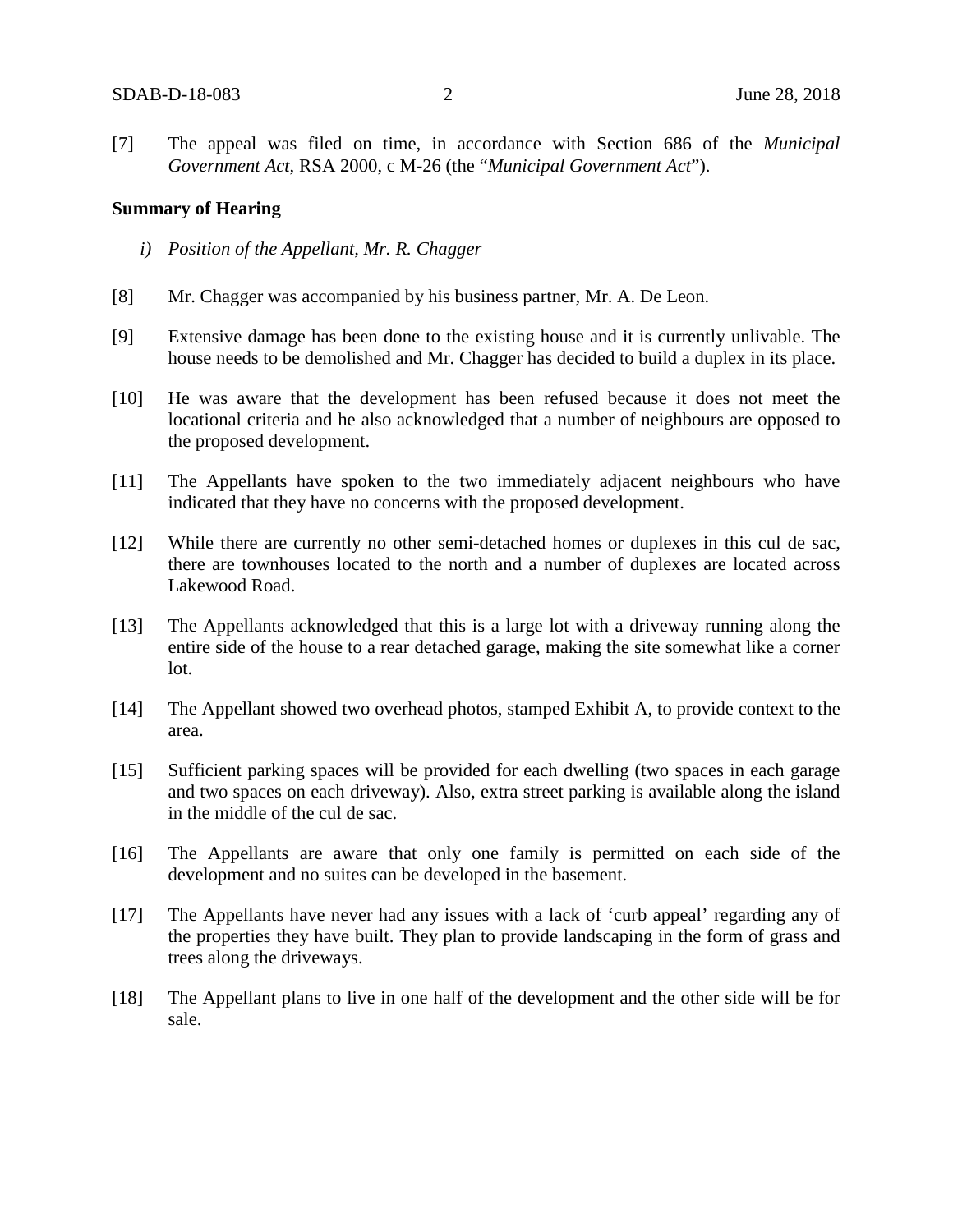- *ii) Position of the Development Officer, M. Bernuy*
- [19] The Development Authority did not attend the hearing and the Board relied on the written submission of Ms. Bernuy.

#### **Decision**

- [20] The appeal is ALLOWED and the decision of the Development Authority is REVOKED. The development is GRANTED as applied for to the Development Authority, subject to the following CONDITIONS:
	- 1. The proposed Basement development(s) shall NOT be used as an additional Dwelling. Proposed wet bar shall only be used by the household which uses the principal kitchen on the main floor. Secondary Suite Use Class does not include Semi-detached housing.
	- 2. Except for the hard surfacing of Driveways and/or Parking Areas approved on the site plan for this application, the remainder of the site shall be landscaped in accordance with the regulations set out in Section 55 of the *Edmonton Zoning Bylaw 12800*.
	- 3. Landscaping shall be provided on a Site within 18 months of the occupancy of the Single Detached House. Trees and shrubs shall be maintained on a Site for a minimum of 42 months after the occupancy of the Single Detached House (Reference Section 55.2 (1) (a) (b)).
	- 4. 1 deciduous tree with a minimum Caliper of 50 millimeters, 1 coniferous tree with a minimum Height of 2.5 metres and 6 shrubs shall be provided on the property. Deciduous shrubs shall have a minimum Height of 300 millimeters and coniferous shrubs shall have a minimum spread of 450 millimeters (Reference Section 55.2(1) (e)).
	- 5. The requirement to provide trees and shrubs may be satisfied either through planting new or preserving existing trees and shrubs (Reference Section 55.6 (2))
	- 6. All access locations and curb crossings shall have the approval of the City Transportation prior to the start of construction. (Reference Section 53).
	- 7. Lot grades must comply with the *Edmonton Drainage Bylaw 16200*. Contact Drainage Planning and Engineering at 780-496-5576 or lot.grading@edmonton.ca for lot grading inspection inquiries.
	- 8. Any future deck enclosure or cover requires a separate development and building permit approval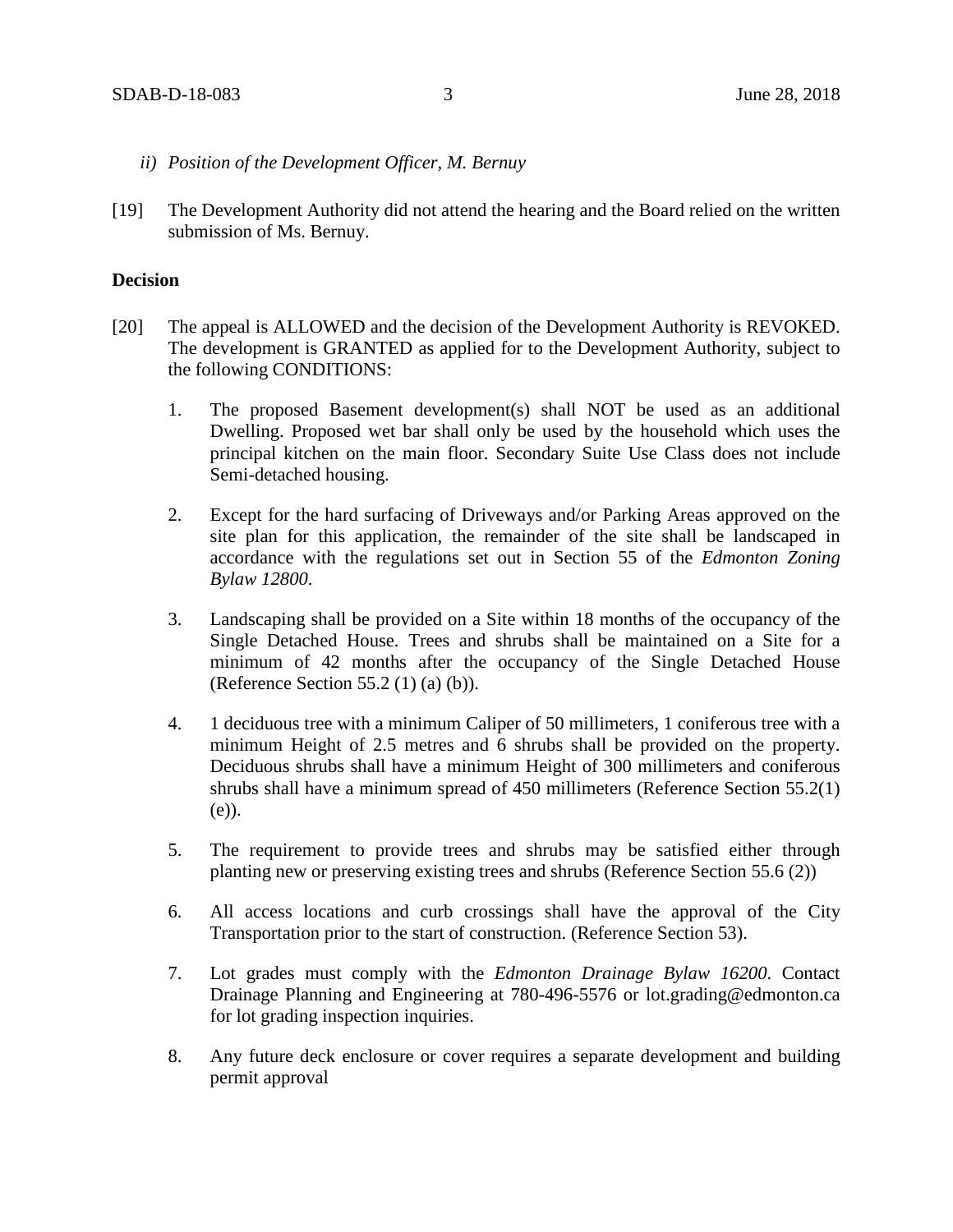- 9. The driveway access must maintain a minimum clearance of 1.5 metres from all surface utilities.
- 10. Any hoarding or construction taking place on road right-of-way requires an OSCAM (On-Street Construction and Maintenance) permit. It should be noted that the hoarding must not damage boulevard trees. The owner or Prime Contractor must apply for an OSCAM online at: www.edmonton.ca/transportation/on\_your\_streets/on-street-constructionmaintenance-permit.aspx
- [21] In granting the development, the following variances to the *Edmonton Zoning Bylaw* are allowed:
	- 1. The locational requirements as per Section 110.4(4) are waived to allow a Semidetached House at this location.

#### **Reasons for Decision**

- [22] Semi-detached Housing is a Discretionary Use in the RF1 Single Detached Residential Zone.
- [23] The proposed development will replace an existing single detached house, which is in poor condition based on the evidence provided.
- [24] The Development Officer refused the permit because the proposed development does not meet the locational requirements in Section 110.4(4) which states:

Semi-detached Housing and Duplex Housing shall only be located:

- a. on Corner Sites;
- b. on Sites abutting an arterial or service road;
- c. where both Side Lot Lines abut existing Duplex or Semi-detached Housing; or
- d. where a minimum of one Side Lot Line:
	- i. abuts a Site where Row Housing, Apartment Housing, or a commercial Use is a Permitted Use, or
	- ii. is not separated from a Site where Row Housing, Apartment Housing or a commercial Use is a Permitted Use by a public roadway, including a Lane, more than [10.0 me](javascript:void(0);)tre wide.
- [25] The Development Officer, in her written submission also made the comment that "[t]he increase in density in this location will have limited access to amenities that are available to higher density zones such as proximity to transit and commercial uses." However, the Board notes that this lot is wide enough that it could be subdivided and two Single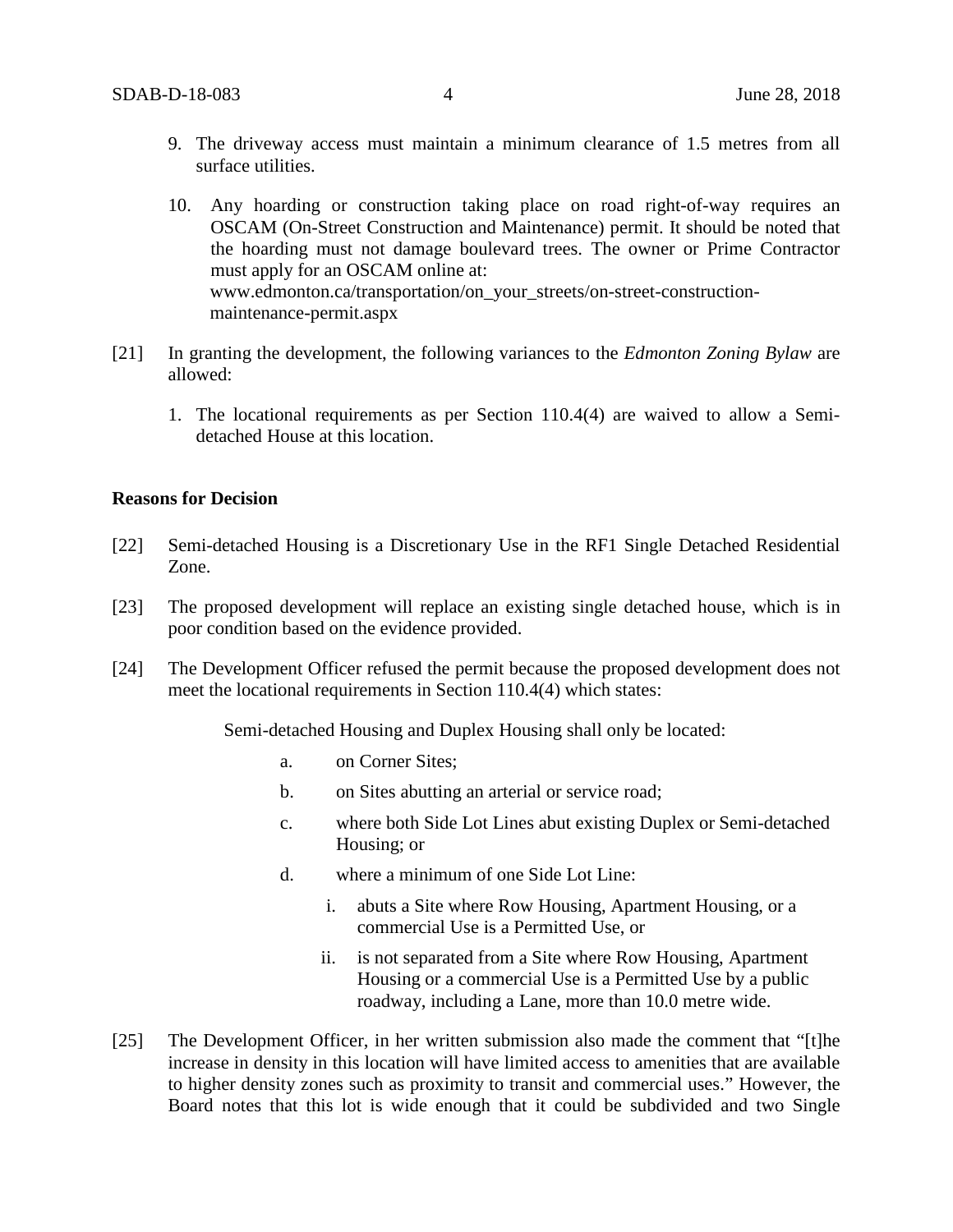Detached Houses could be built on the Site, both with Secondary Suites in the basement as Permitted Uses. Such a development would have a higher density than the proposed development so the Board does not consider this rationale for refusing the development to be sound.

- [26] A number of the neighbours in the cul de sac are opposed to the proposed development for a variety of reasons. Many mentioned parking issues on this cul de sac; however, the Board notes that the proposed development will have more than the required number of parking spaces with four parking stalls for each of the Semi-detached dwellings. As well, the cul de sac has additional street parking along the island in the middle.
- [27] Some of the neighbours were concerned about the prior use of the existing house and problems that arose as a result of the people living there. The Board finds that those considerations are irrelevant to its considerations.
- [28] Other neighbours felt that the proposed development would decrease property values in the area. However, there was no evidence presented to support that contention.
- [29] The two most affected adjacent neighbours did not have any objections to the proposed development.
- [30] The Board notes that this development does not have any issues with maximum Site Coverage, Setbacks or Height, which is an indication that the scale of the proposed development will not have a significant impact on the amenities of the neighbourhood. Also, the Site of the proposed development backs onto a park, which provides additional amenity area to the amenity space already available on the Site.
- [31] The Board is of the view that the appearance and scale of the proposed development will not be out of character with respect to the existing houses in this neighbourhood.
- [32] All things considered, the Board is of the view that the proposed development will not unduly interfere with the amenities of the neighbourhood nor materially interfere with or affect the use, enjoyment or value of neighbouring parcels of land.

Mark Young, Presiding Officer Subdivision and Development Appeal Board

Board Members in Attendance Mr. B. Gibson; Ms. L. Delfs; Ms. S. LaPerle; Mr. A. Peterson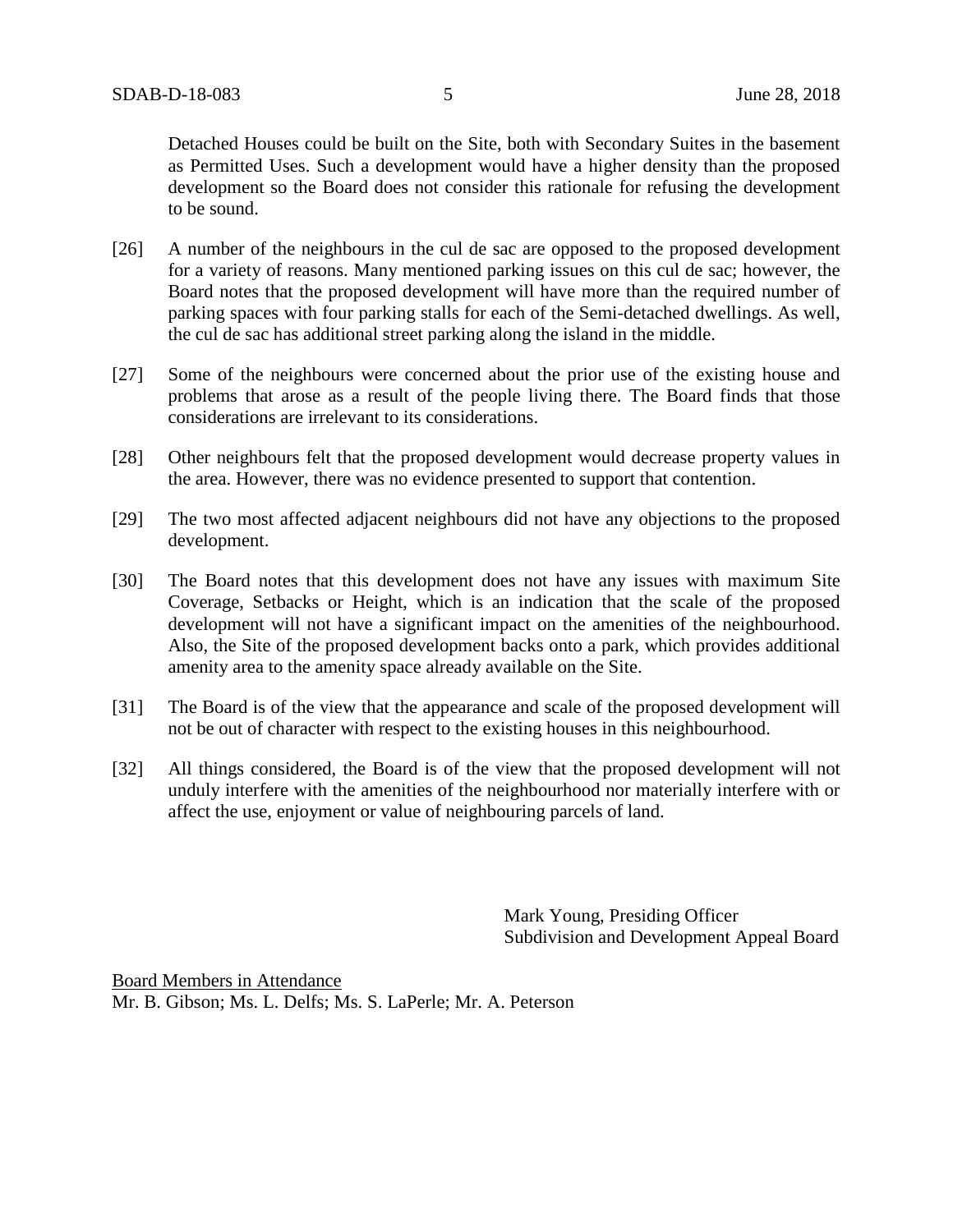## **Important Information for the Applicant/Appellant**

- 1. This is not a Building Permit. A Building Permit must be obtained separately from the Sustainable Development Department, located on the 2nd Floor, Edmonton Tower, 10111 – 104 Avenue NW, Edmonton, AB T5J 0J4.
- 2. Obtaining a Development Permit does not relieve you from complying with:
	- a) the requirements of the *Edmonton Zoning Bylaw*, insofar as those requirements have not been relaxed or varied by a decision of the Subdivision and Development Appeal Board,
	- b) the requirements of the *Alberta Safety Codes Act*,
	- c) the *Alberta Regulation 204/207 – Safety Codes Act – Permit Regulation*,
	- d) the requirements of any other appropriate federal, provincial or municipal legislation,
	- e) the conditions of any caveat, covenant, easement or other instrument affecting a building or land.
- 3. When an application for a Development Permit has been approved by the Subdivision and Development Appeal Board, it shall not be valid unless and until any conditions of approval, save those of a continuing nature, have been fulfilled.
- 4. A Development Permit will expire in accordance to the provisions of Section 22 of the *Edmonton Zoning Bylaw, Bylaw 12800*, as amended.
- 5. This decision may be appealed to the Alberta Court of Appeal on a question of law or jurisdiction under Section 688 of the *Municipal Government Act*, RSA 2000, c M-26. If the Subdivision and Development Appeal Board is served with notice of an application for leave to appeal its decision, such notice shall operate to suspend the Development Permit.
- 6. When a decision on a Development Permit application has been rendered by the Subdivision and Development Appeal Board, the enforcement of that decision is carried out by the Sustainable Development Department, located on the 2nd Floor, Edmonton Tower, 10111 – 104 Avenue NW, Edmonton, AB T5J 0J4.

*NOTE: The City of Edmonton does not conduct independent environmental checks of land within the City. If you are concerned about the stability of this property for any purpose, you should conduct your own tests and reviews. The City of Edmonton, when issuing a development permit, makes no representations and offers no warranties as to the suitability of the property for any purpose or as to the presence or absence of any environmental contaminants on the property.*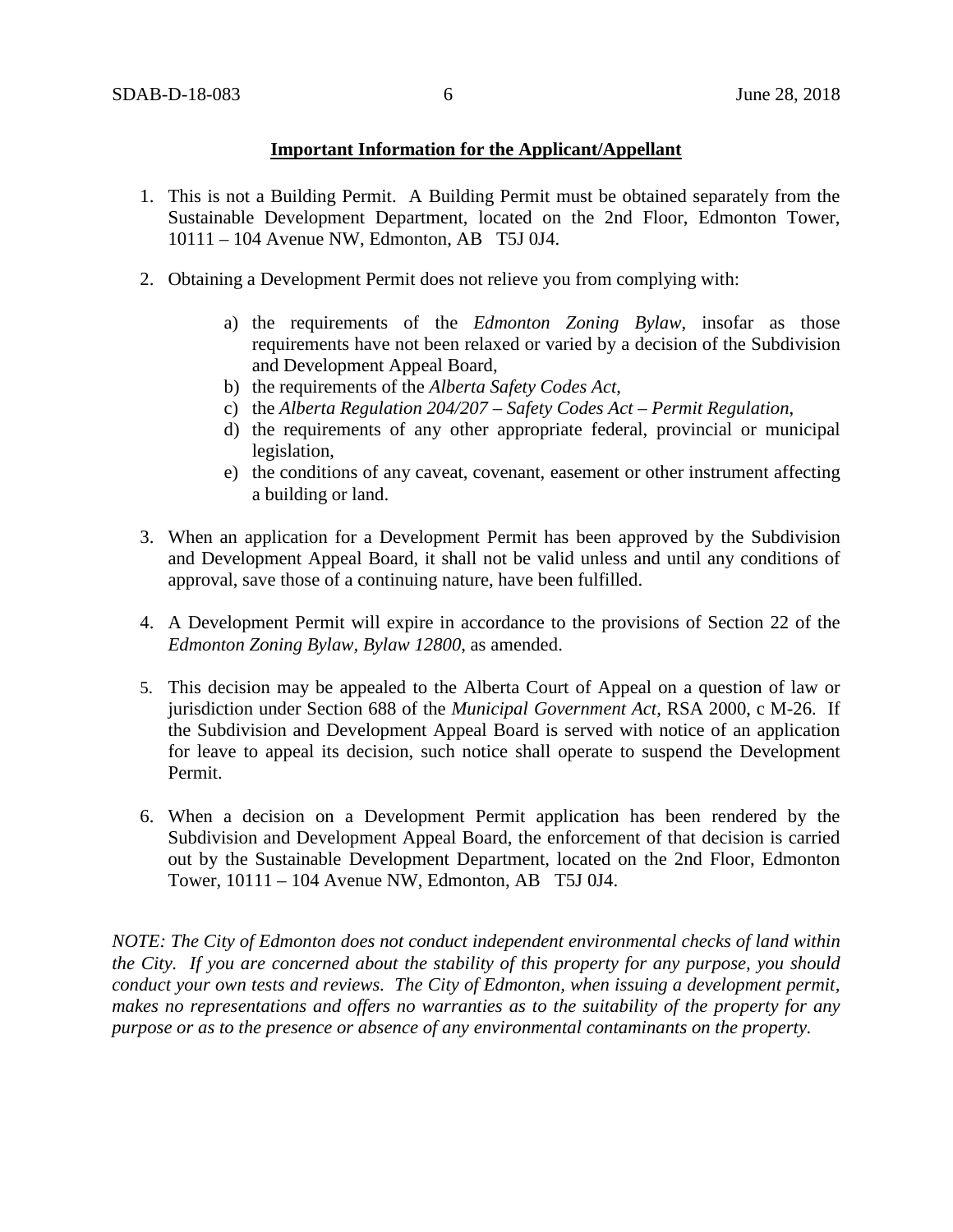

Date: June 28, 2018 Project Number: 270679323-001 File Number: SDAB-D-18-084

## **Notice of Decision**

[1] On June 13, 2018, the Subdivision and Development Appeal Board (the "Board") heard an appeal that was filed on May 16, 2018. The appeal concerned the decision of the Development Authority, issued on May 14, 2018, to refuse the following development:

> Install (1) Freestanding On-premises Sign, and (1) Fascia On-premises Sign (HUSKY)

- [2] The subject property is on Plan 7520348 Lot 1A, located at 5920 76 Avenue NW, within the AGI Industrial Reserve Zone, IB Industrial Business Zone, and IM Medium Industrial Zone.
- [3] The following documents were received prior to the hearing and form part of the record:
	- Copy of the Development Permit application with attachments, proposed plans, and the refused Development Permit;
	- The Development Officer's written submission; and
	- The Appellant's written submission.

## **Preliminary Matters**

- [4] At the outset of the appeal hearing, the Presiding Officer confirmed with the parties in attendance that there was no opposition to the composition of the panel.
- [5] The Presiding Officer outlined how the hearing would be conducted, including the order of appearance of parties, and no opposition was noted.
- [6] The appeal was filed on time, in accordance with Section 686 of the *Municipal Government Act*, RSA 2000, c M-26 (the "*Municipal Government Act*").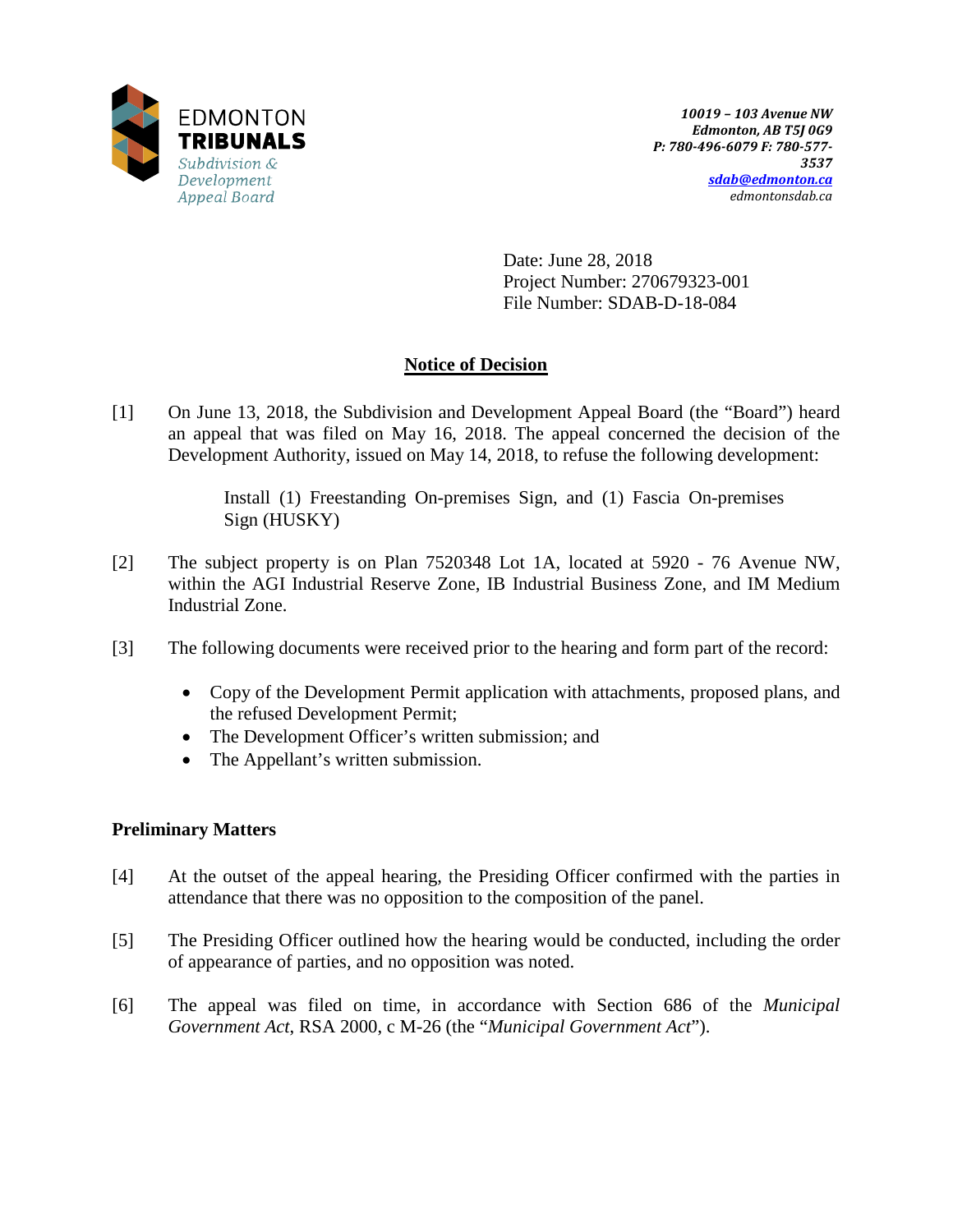#### **Summary of Hearing**

- *i) Position of the Appellant, T. Keogh, Husky Oil Operations Limited*
- [7] The existing Freestanding and Fascia Signs were installed in the 1980's.
- [8] Husky purchased Mohawk in the 1990's and in 2017 Husky's legal department made the decision to remove the reference to "Mohawk" from all of their signs. The subject signs are the last ones in their current network that have not yet been changed.
- [9] During the sign application process, it was discovered that the Freestanding Sign was installed on City property. The permit was therefore denied. The area in question is a short strip of property along the front of the property which is still zoned incorrectly as AGI (Industrial Reserve Zone).
- [10] Upon further investigations, Husky was informed that the signs did not meet the current zoning requirements. In order to meet the requirements of the existing bylaws, the Freestanding Sign would have to be installed 20 metres back from the current property line which would put it 40 metres back from the street.
- [11] Installing the Freestanding Sign 40 metres back from the street would cause the following issues:
	- a) The sign would not be visible from the west side because of the building.
	- b) Drivers of the large trucks coming in and out of this cardlock location may not see the sign until the last minute. This could cause them to slam on their brakes creating a safety hazard.
- [12] They have received no complaints or comments from any of the affected neighbours regarding the proposed signs.
- [13] They have not had any discussions with the City regarding an encroachment agreement for the current existing sign.
	- *ii) Position of the Development Officer, K. Mercier*
- [14] The Development Authority did not appear and the Board relied on Ms. Mercier's written submission.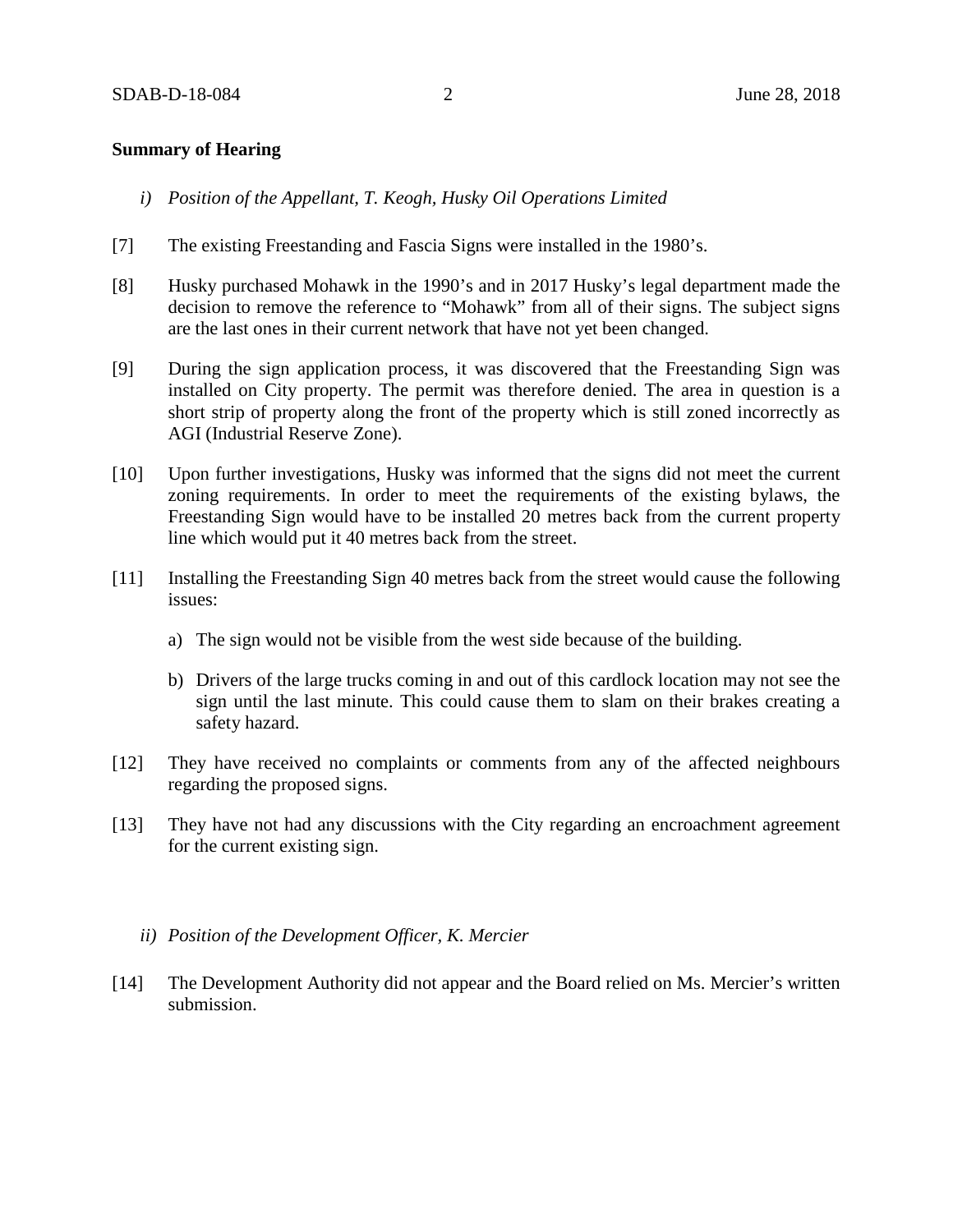### **Decision**

- [15] The appeal is ALLOWED and the decision of the Development Authority is REVOKED. The development is GRANTED as applied for to the Development Authority, subject to the following CONDITIONS:
	- 1. The proposed Freestanding On-premises Sign and Fascia On-premises Sign shall comply in accordance with the approved plans submitted.
	- 2. The intensity of exposed bulbs on the Sign shall not exceed 1100 lumens (Reference Section 59.2(4)).
- [16] In granting the development, the following variances to the *Edmonton Zoning Bylaw* are allowed:
	- 1. The maximum allowable Sign Area for a Fascia On-premises Sign of 2.0 square metres as per Section 59A.2(2) is varied to allow an excess of 1.75 square metres, thereby increasing the maximum allowed Sign Area to 3.75 square metres.
	- 2. The maximum allowable Sign Area for a Freestanding On-premises Sign of 3.0 square metres as per Section 59A.3(1) is varied to allow an excess of 6.4 square metres, thereby increasing the maximum allowed Sign Area to 9.4 square metres.
	- 3. The maximum allowable Sign Height for a Freestanding On-premises Sign of 1.8 metres as per Section 59A.3(1) is varied to allow an excess of 5.3 metres, thereby increasing the maximum allowed Height to 7.1 metres.

#### **Reasons for Decision**

- [17] A Fascia On-premises Sign is a Permitted Use in the (AGI) Industrial Reserve Zone. A Freestanding On-premise Sign is a Discretionary Use in the (AGI) Industrial Reserve Zone.
- [18] This is an application to update two signs that have been in existence since 1985. Apparently there have never been any complaints about these signs.
- [19] Both of the proposed signs are the same size in terms of area as the existing signs and the proposed Freestanding Sign is the same height as the existing sign.
- [20] In the course of dealing with these signs, the Appellant learned that the Freestanding Onpremises Sign that had been approved in 1984 was located on City property and therefore had to be re-located. The proposed location that was chosen is necessary because the Sign has to be visible to drivers using the nearby roadway and locating it anywhere else would compromise that visibility. However, the zoning at that location poses a problem because, for some reason, the frontage of this property is still zoned AGI while the zoning for the rest of the Site is either IM Medium Industrial Zone or IB Industrial Business Zone.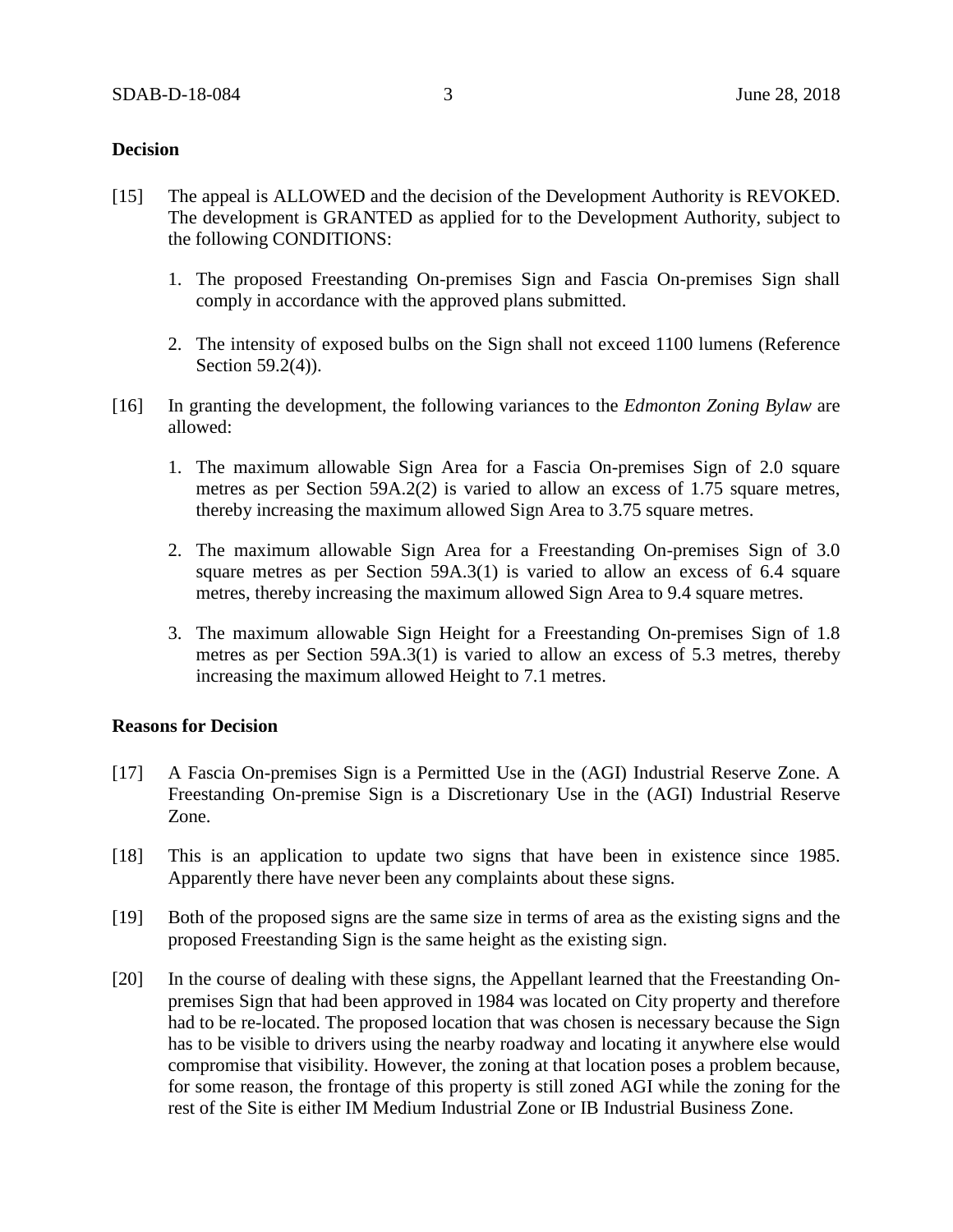- [21] Both the Fascia On-premises Sign and the Freestanding On-premises Sign are larger in area than the regulations in the AGI zone allow. Also, the Freestanding On-premises Sign is higher than the regulations allow. However, if this site were zoned IB Industrial Business Zone neither of those issues would be a problem.
- [22] The Development Officer does not have the authority to vary height, but in her written submission indicated that she was of the opinion that allowing the proposed signs would not negatively impact the neighbourhood or neighbouring parcels. The Board concurs.
- [23] It is the Board's opinion that these signs, at the proposed locations with the proposed variances, will not unduly interfere with the amenities of the neighbourhood nor materially interfere with or affect the use, enjoyment or value of neighbouring parcels of land.

Mark Young, Presiding Officer Subdivision and Development Appeal Board

Board Members in Attendance Mr. B. Gibson; Ms. L. Delfs; Ms. S. LaPerle; Mr. A. Peterson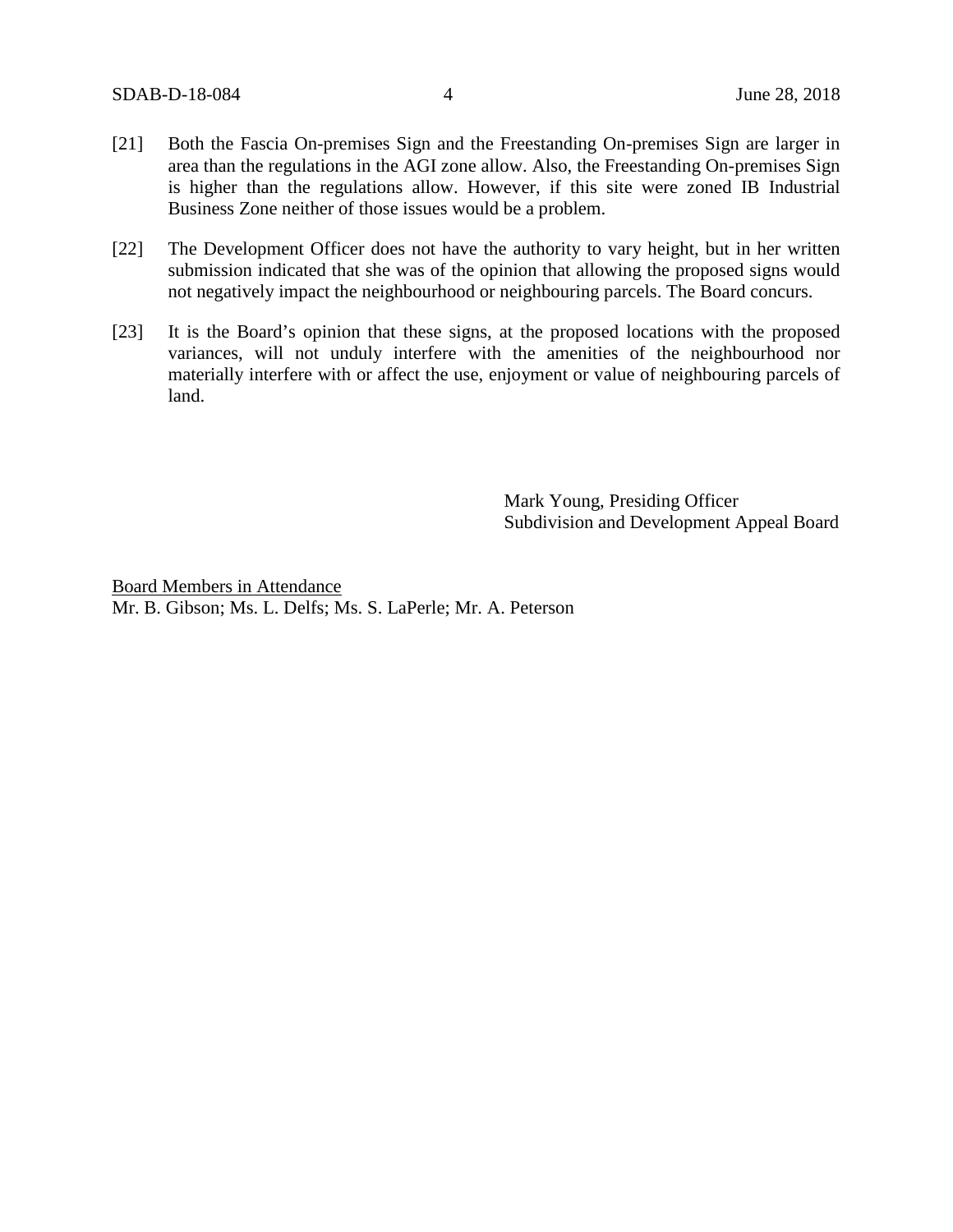## **Important Information for the Applicant/Appellant**

- 1. This is not a Building Permit. A Building Permit must be obtained separately from the Sustainable Development Department, located on the 2nd Floor, Edmonton Tower, 10111 – 104 Avenue NW, Edmonton, AB T5J 0J4.
- 2. Obtaining a Development Permit does not relieve you from complying with:
	- a) the requirements of the *Edmonton Zoning Bylaw*, insofar as those requirements have not been relaxed or varied by a decision of the Subdivision and Development Appeal Board,
	- b) the requirements of the *Alberta Safety Codes Act*,
	- c) the *Alberta Regulation 204/207 – Safety Codes Act – Permit Regulation*,
	- d) the requirements of any other appropriate federal, provincial or municipal legislation,
	- e) the conditions of any caveat, covenant, easement or other instrument affecting a building or land.
- 3. When an application for a Development Permit has been approved by the Subdivision and Development Appeal Board, it shall not be valid unless and until any conditions of approval, save those of a continuing nature, have been fulfilled.
- 4. A Development Permit will expire in accordance to the provisions of Section 22 of the *Edmonton Zoning Bylaw, Bylaw 12800*, as amended.
- 5. This decision may be appealed to the Alberta Court of Appeal on a question of law or jurisdiction under Section 688 of the *Municipal Government Act*, RSA 2000, c M-26. If the Subdivision and Development Appeal Board is served with notice of an application for leave to appeal its decision, such notice shall operate to suspend the Development Permit.
- 6. When a decision on a Development Permit application has been rendered by the Subdivision and Development Appeal Board, the enforcement of that decision is carried out by the Sustainable Development Department, located on the 2nd Floor, Edmonton Tower, 10111 – 104 Avenue NW, Edmonton, AB T5J 0J4.

*NOTE: The City of Edmonton does not conduct independent environmental checks of land within the City. If you are concerned about the stability of this property for any purpose, you should conduct your own tests and reviews. The City of Edmonton, when issuing a development permit, makes no representations and offers no warranties as to the suitability of the property for any purpose or as to the presence or absence of any environmental contaminants on the property.*